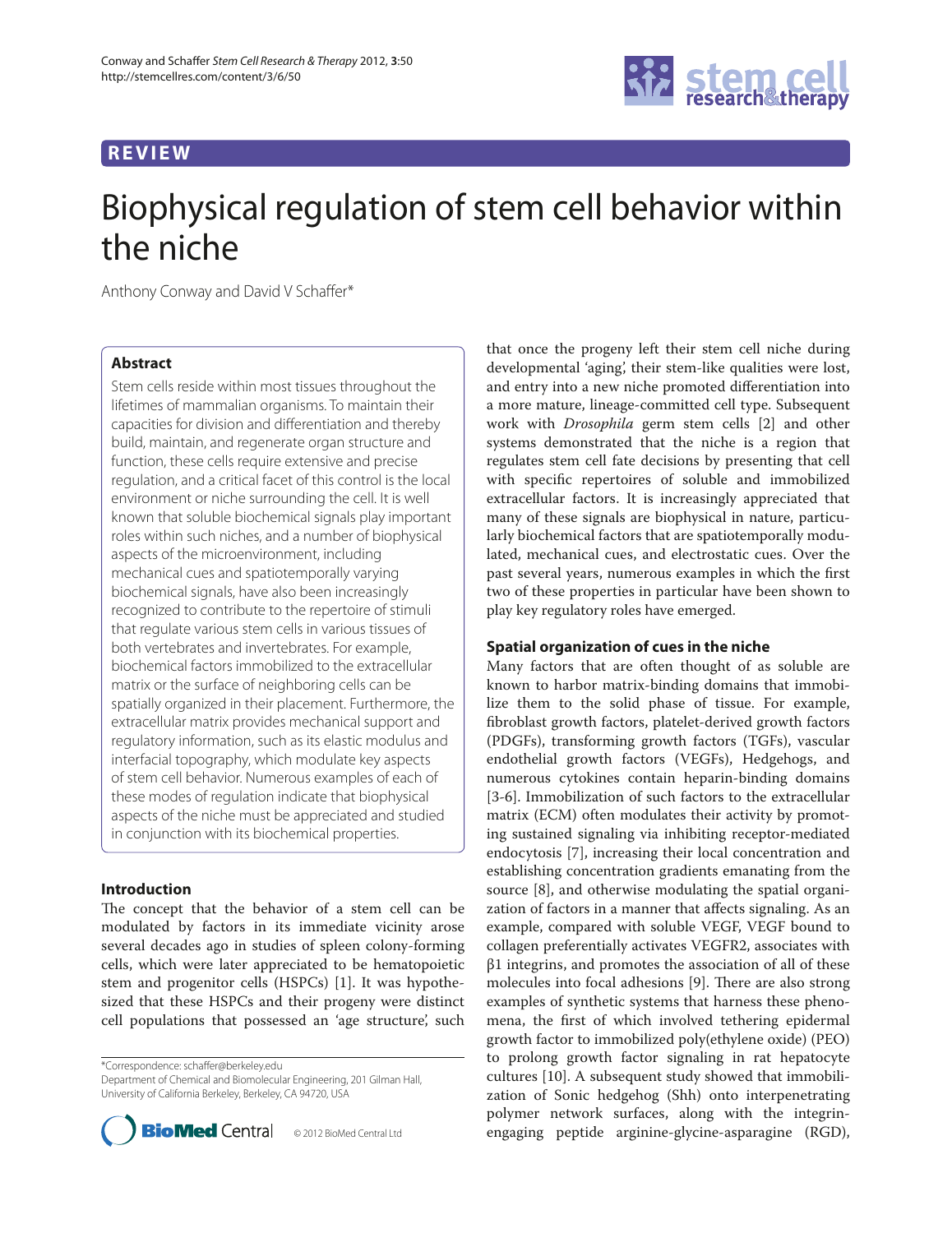induced potent osteoblastic differentiation of bone marrow-derived mesenchymal stem cells (MSCs), whereas soluble Shh enhanced proliferation [11]. As another example, crosslinking heparin-binding peptides to fibrin gels along with neurotrophic factor 3 (NT-3) and PDGF resulted in neuronal and oligodendrocytic differentiation of mouse neural stem cells (NSCs) with inhibition of astrocytic differentiation [12]. Finally, immobilization of leukemia inhibitory factor (LIF) to a synthetic polymer surface supported mouse embryonic stem cell (mESC) pluripotency for up to two weeks in the absence of soluble LIF, indicating the advantage of substrate functionalization in lowering cell culture reagent costs and facilitating future multifactorial cell fate screening experiments [13].

Immobilization of cues to the solid phase – that is, the ECM or the surface of adjacent cells or both  $-$  also offers the opportunity to modulate the nanoscale organization in which these factors are presented (Figure 1). Growing evidence has indicated that ligand multivalency, or the number of ligands organized into a nanoscale cluster, can exert potent effects on cell behavior [14-17]. For example, seminal work using a synthetic system to present clusters of ECM-derived adhesion ligands showed that the spatial organization of ECM cues can also impact cell responses. Specifically, on surfaces functionalized with the integrin adhesion ligand YGRGD in various states of valency, fibroblast attachment did not vary as a function of ligand valency, yet substrates bearing highly clustered or multivalent peptides required significantly lower ligand densities to induce cell spreading and migration [18]. In recent work that explored the behavior of MSCs in a three-dimensional (3D) hydrogel functionalized with RGD peptides, investigators who used a fluorescence resonance energy transfer technique found that the cells apparently reorganized the peptides into clusters upon integrin binding [19].

The role of ligand clustering also extends to growth factors and morphogens. The morphogen Hedgehog and its family member Shh, best known for their role in tissue patterning during development, have been shown to require nanoscale clustering to achieve long-range paracrine signaling [20]. Additionally, transforming growth factor-beta (TGF- $\beta$ ) is able to induce distinct differential signaling by activating either a homomeric or a heteromeric form of its receptor, which needs to be dimerized or tetramerized before signaling can occur [21]. Furthermore, cell membrane-bound ligands (for example, Delta/ Jagged that activate the Notch receptor and ephrins that activate corresponding Eph receptors) often require oligomerization to transduce biochemical signaling cascades [22,23]. The creation of synthetically clustered, or multivalent, ligands offers a useful tool to study basic biological aspects of receptor clustering as well as a reagent to better control stem cell self-renewal or differentiation. For example, Shh has been chemically conjugated to the long polymer chain hyaluronic acid at varying stochiometric ratios to produce a range of multivalent forms of Shh, and higher-valency Shh bioconjugates exerted progressively higher potencies in inducing the osteogenic differentiation of a primary fibroblast line with MSC characteristics [24]. This concept was recently extended to create highly active and multivalent versions of ligands that are naturally integral membrane proteins (A Conway, T Vazin, N Rode, KE Healy, RS Kane, DV Schaffer, unpublished data).

In addition to spatial regulation of cues at the nanoscale, microscale features in the niche can play key roles. Fibrous ECM proteins such as collagen and fibronectin are present throughout the NSC niche, raising the hypothesis that cells may respond to ECM surface topography. One interesting demonstration of this idea showed that rat NSCs cultured on laminin-coated synthetic polyethersulfone fibers of 280 or 1,500 nm in diameter preferentially differentiated into oligodendrocytes or neurons, respectively. It has also been shown that culturing MSCs atop vertically oriented nanotubes of 70 to 100 nm in diameter (but not less than 30 nm) is sufficient to induce their differentiation into osteoblasts [25]. In an analogous study, culturing MSCs on nanopits of 100 nm also induces osteogenesis but only if the pits are anisotropic, or disordered [26]. Recently, the cytoskeletal scaffolding protein zyxin was shown to play an important role in the response of human MSCs to surface nanotopography [27]. Specifically, MSCs expressed zyxin at lower levels when plated on a polydimethylsiloxane (PDMS) surface patterned with a 350-nm grating, which resulted in smaller and more dynamic focal adhesions and increased directional migration of the cells along the gratings.

In addition to nanoscale features, cell-cell interactions at the microscale affect behavior. Specifically, the assembly of stem cells themselves into multicellular aggregates exerts strong influences on cell self-renewal or differentiation, as the cells actively secrete factors and modulate local biological transport properties in ways that impact their neighbors. For example, several groups have created controlled 3D culture systems to generate human embryonic stem cell (hESC) embryoid bodies (EBs) – or cell clusters – of defined sizes. These involved centrifugalforced aggregation [28] as well as microfabricated PDMS wells surrounded with functionalized protein-resistant self-assembled monolayers [29]. These methods produced more consistent sizes than EB suspensions, and in the latter example a tighter distribution of EB volume was accompanied by a higher level of expression of the pluripotency marker Oct-4. In another key study, hESC culture inside microfabricated poly(ethylene glycol)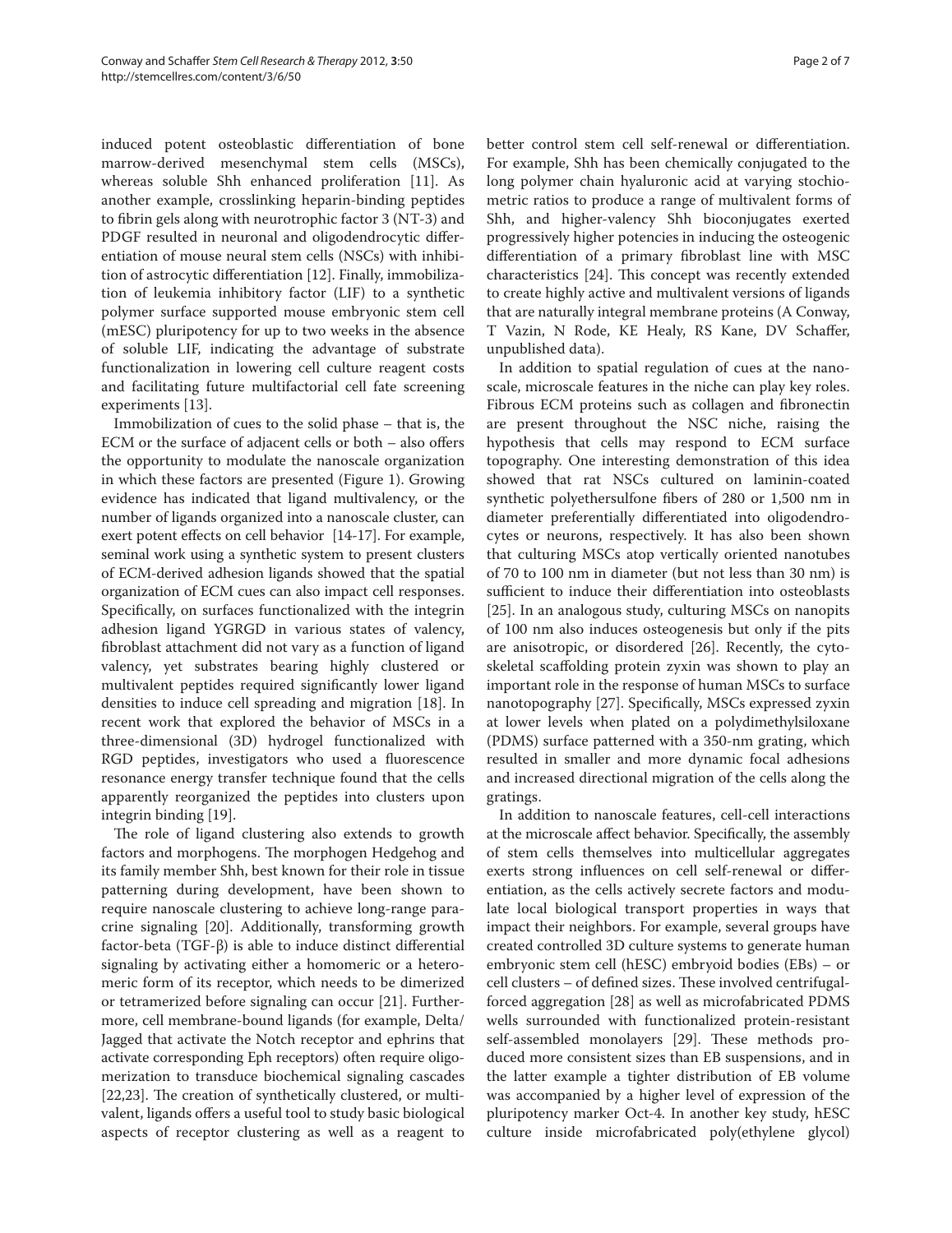

(PEG) wells yielded EBs from 40 to 450 μm in diameter [30,31]. Greater endothelial cell differentiation was observed in smaller EBs (150  $\mu$ m), which was shown to be due to higher Wnt5a expression, whereas larger EBs (450 μm) enhanced cardiogenesis as a result of higher Wnt11 expression. Interestingly, another group used microcontact printing of adhesive islands on twodimensional substrates to control hESC colony size and showed that smaller hESC colonies became more endoderm-biased, whereas larger colonies exhibited greater differentiation into neural lineages [32]. Within the endoderm-biased colonies, cardiogenesis was found to be more pronounced in larger EBs as opposed to the neural-biased colonies, which had higher levels of cardiogenesis in smaller EBs. Collectively, these results demonstrate that spatial organization of molecules and cells can play critical roles in modulating stem cell fate and can therefore serve as important tools to exert exogenous control over these processes.

## **Mechanoregulation in the niche**

The mechanical properties of tissues have been studied for a number of decades. In the 1950s, it was observed that cells of the mesenchyme grow preferentially toward regions that are under higher mechanical stress, indicating a fundamental contribution of mechanical properties to biological function [33,34]. Aberrant tissueelastic mechanical properties have also been shown to

play a pathological role in certain cases, such as causing increased contractility of arterial resistance vessels within hypertensive rats, leading to elevated blood pressure and eventual heart failure [35]. There is a strong rationale for why mechanical properties may also modulate stem cell behavior. Tissues in the body range over several orders of magnitude in stiffness, from the softness of adipose to the toughness of bone, hinting at the possible importance of mechanics in maintaining different adult organs. In addition, there is local heterogeneity within individual tissues, as it has been shown, for example, that the hippocampus – a brain region that harbors adult NSCs – spatially varies in stiffness, as assessed by atomic force microscopy [36]. These various differences are not captured in the hard tissue culture surfaces typically used for *in vitro* study.

Engler and colleagues [37], in pioneering work, demonstrated that substrate elastic modulus affects stem cell lineage commitment, in which MSCs cultured on polyacrylamide substrates of varying elastic moduli differentiated into cell types characteristic of tissues with the corresponding stiffness: neurons, myoblasts, and osteoblasts. A later study extended this concept to another stem cell type by showing that NSCs cultured on variable modulus substrates differentiate preferentially into neurons on softer substrates and astrocytes on harder materials [38]. Recently, it was shown that soft substrates enhance the ability of human embryonic and human-induced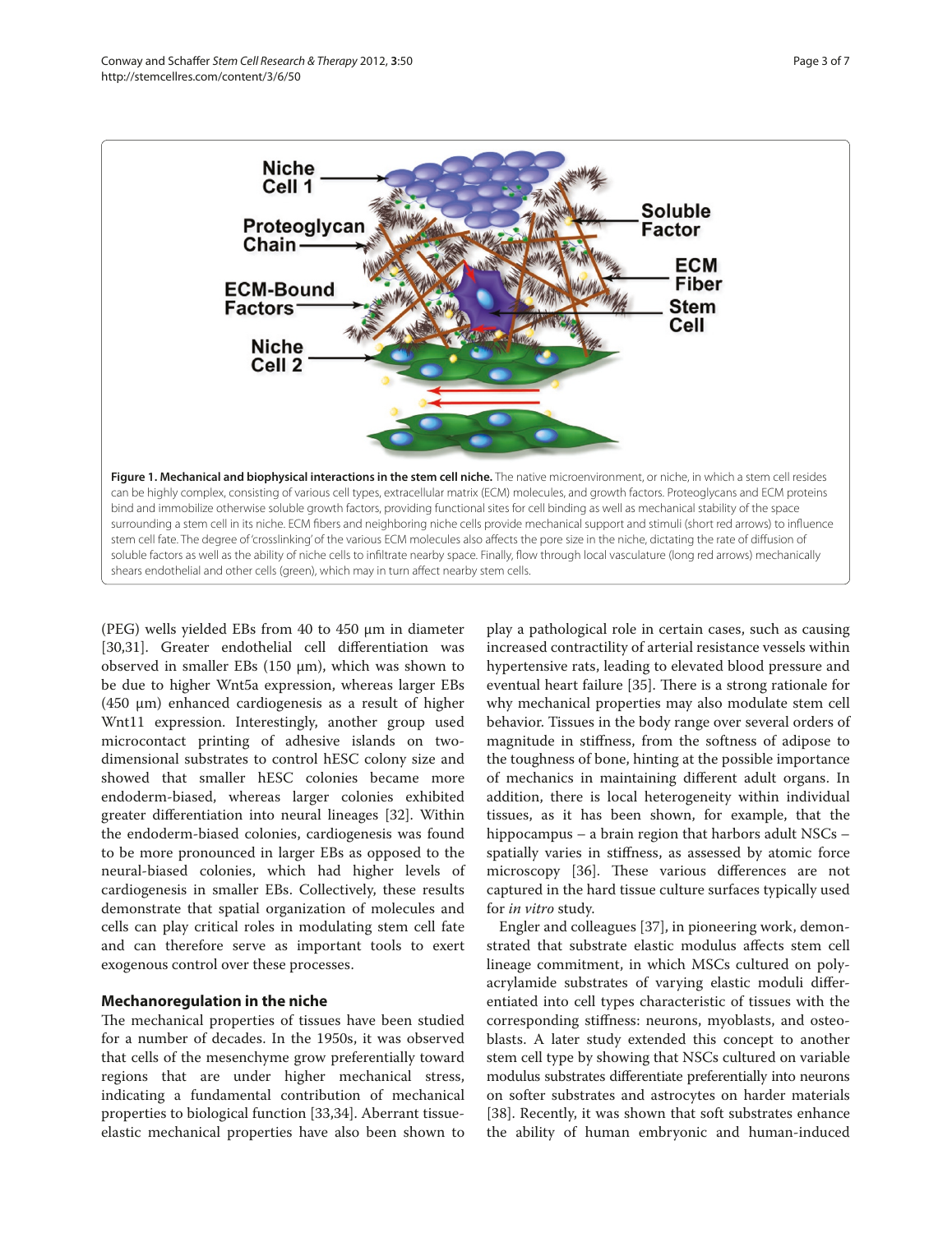pluripotent stem cells to differentiate into neural lineages [39].

The finding that increased matrix rigidity can modulate cell differentiation has also been extended to analysis of the epithelial-mesenchymal transition (EMT) of both murine mammary gland cells and canine kidney epithelial cells, where more rigid substrates promoted EMT via upregulating the Akt signaling pathway [40]. In addition to differentiation on a single stiffness, durotaxis – the ability of cells to migrate in response to a stiffness gradient – and mechanosensitive differentiation can be integrated. For example, upon seeding of MSCs on a surface with a gradient in stiffness, cells migrated preferentially toward the stiffer region of the gel and then differentiated according to the local stiffness [41]. Finally, stem cells can, in turn, strongly influence their mechanical environment. MSCs cultured on non-linear strainstiffening fibrin gels have been shown, upon application of local strain via cytoskeletal rearrangement and cell spreading, to globally stiffen the gel [42]. This effect led to long-distance cell-cell communication and alignment, thus indicating that cells can be acutely responsive to the non-linear elasticity of their substrates and can manipulate this rheological property to induce patterning.

In addition to differentiation, modulus can influence stem cell self-renewal. For example, it was shown that substrate stiffness strongly impacts the ability of muscle stem cells, or satellite cells, to undergo self-renewal in culture. Upon implantation, cells isolated from muscle and grown on soft substrates were able to expand and contribute to muscle to a much greater extent than stem cells cultured on stiff surfaces [43]. Furthermore, mESC self-renewal is promoted on soft substrates, accompanied by downregulation cell-matrix tractions [44].

Mechanobiologists have begun to elucidate mechanisms by which stem cells undergo mechano regulation, building on advances with non-stem cells. Several mechanotransductive proteins involved with producing traction forces via cytoskeletal rearrangements are thought to be implicated in translating mechanical signals into changes in gene expression in stem cells [37,45,46]. For example, it has been shown that inhibition of myosin II diminishes the effect of ECM stiffness on MSC differentiation [37]. Furthermore, decreasing ECM stiffness decreases RhoA activity and subsequent calcium signaling in MSCs [47]. Recent work also indicates that Rho GTPases, specifically RhoA and Cdc42, enable NSCs to adjust their own stiffness as a function of the substrate modulus and thereby regulate the cells' stiffnessdependent differentiation into either astrocytes or neurons *in vitro* and potentially *in vivo* [46]. Furthermore, an important study demonstrated that the transcriptional coactivator YAP undergoes nuclear localization in MSCs on higher-stiffness substrates, thereby narrowing the gap in our understanding of how microenvironmental mechanical properties may ultimately modulate gene expression and, as a result, cell differentiation [48]. Finally, while mechanosensitive stem cell behavior has been demonstrated on several materials in addition to the original polyacrylamide, recent work broaches another possible mechanism for cell behavior on different stiffnesses. Specifically, investigators found that MSCs exhibited different behavior on polyacrylamide but not PDMS gels of variable modulus, and additionally found that the porosity of the polyacrylamide but not the PDMS gels varied with stiffness. This raised the intriguing possibility that differences in ECM conjugation  $$ specifically the number of anchoring points of collagen to the gel surface  $-$  could subsequently affect integrin binding and thereby modulate cell responses [49]. This possibility should be explored further, potentially in comparison with findings that NSCs and MSCs on polyacrylamide-based materials behave similarly as a function of modulus for materials presenting either ECM proteins [37,46] or simple RGD peptides [19,38].

In addition to the static mechanical properties of cells and surrounding tissue, dynamic biomechanical processes can regulate stem cell function. For instance, stress and strain from local tissue contraction and expansion, including processes such as contraction of muscle, tendons, and ligaments as well as cyclic deformation of tissue surrounding vasculature and the lungs, are prevalent *in vivo*. Furthermore, organismal development is a highly dynamic process that exposes cells and structures to mechanical forces. In *Drosophila* embryos, for example, compression of cells induces expression of Twist, a protein involved with regulating germ layer specification and patterning [50]. Similarly, in zebrafish, tensile strains were shown to regulate gastrulation during early development [51]. Such basic studies extend to mammalian stem cells. For example, cyclic strain of lung embryonic MSCs stimulates expression and nuclear localization of tension-induced/inhibited protein-1 (TIP-1) and inhibits expression of TIP-3, thereby promoting myogenesis and inhibiting adipogenesis [52]. Cyclical stretching also inhibits differentiation of hESCs through upregulation of Nodal, Activin A, and TGFβ1 [53]. Differential effects of equiaxial versus uniaxial strain have also been observed, with equiaxial primarily down regulating smooth muscle cell promoting factors in MSCs and uniaxial upregulating them [54].

Even temporal variation of the ECM on slower timescales may play a role in regulating stem cell function [55]. For example, matrix metalloproteinases (MMPs), enzymes that remodel the ECM through cleavage of key constituent proteins, can modulate stem cell differentiation. Interestingly, it has been shown that, in response to two injury-induced chemokines, SDF-1 and VEGF,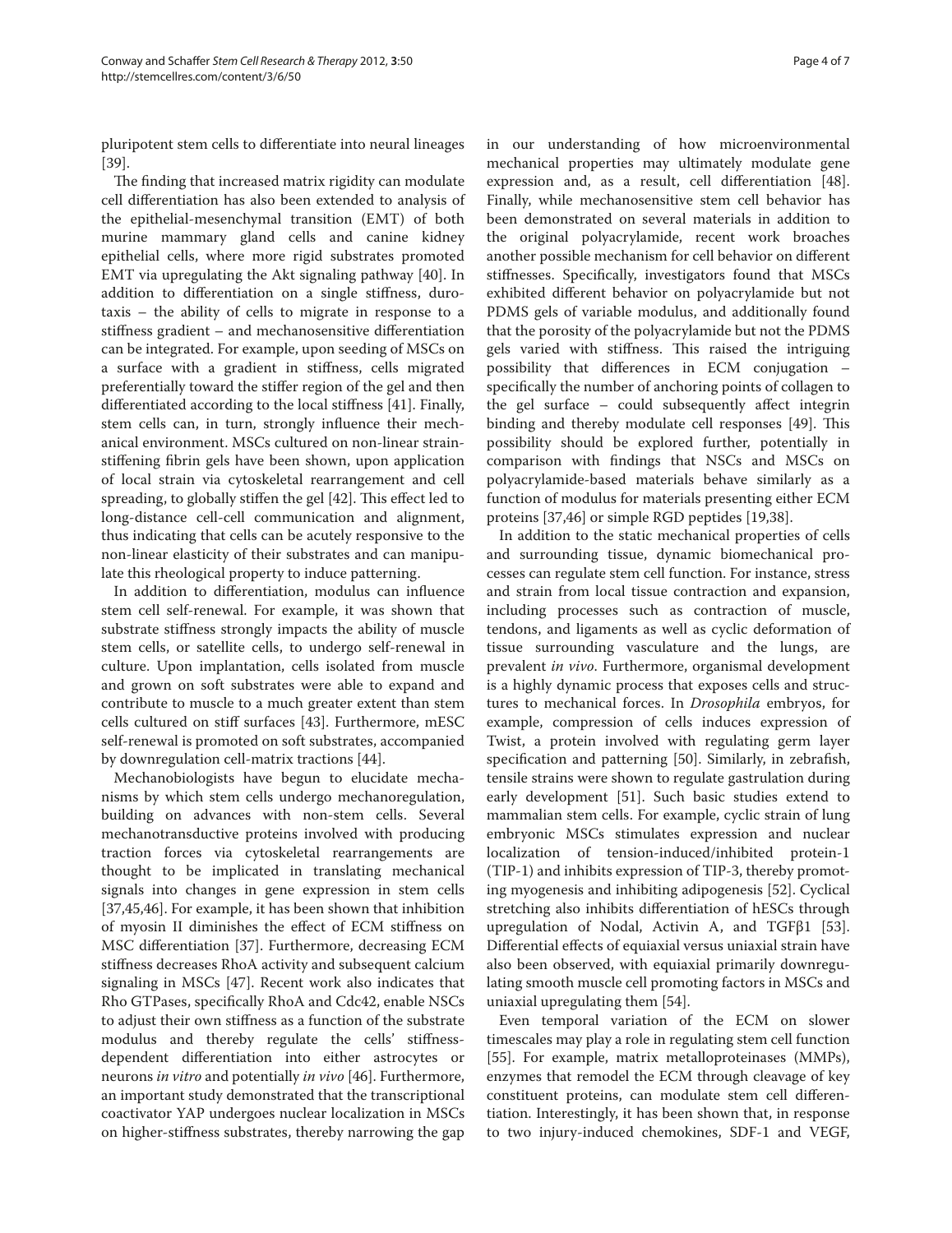| <b>Biophysical</b><br>property        | <b>Stimulus</b>                                                                                                                                                                                                                                                                                                  | Cell type                                                                                                                                            | Response                                                                                                                                                                                                                                                                                                                                                                                                                                                                         | <b>References</b>                                                                       |
|---------------------------------------|------------------------------------------------------------------------------------------------------------------------------------------------------------------------------------------------------------------------------------------------------------------------------------------------------------------|------------------------------------------------------------------------------------------------------------------------------------------------------|----------------------------------------------------------------------------------------------------------------------------------------------------------------------------------------------------------------------------------------------------------------------------------------------------------------------------------------------------------------------------------------------------------------------------------------------------------------------------------|-----------------------------------------------------------------------------------------|
| Ligand-substrate<br>immobilization    | VEGF; EGF; Shh; NT-3,<br>PDGF; LIF, SCF                                                                                                                                                                                                                                                                          | Human endothelial cells;<br>rat hepatocytes; rat MSCs;<br>hESC-derived NPCs: mESCs                                                                   | VEGFR2 activation; DNA synthesis; osteoblast<br>differentiation; decreased astrogensis; STAT3/MAPK<br>activation                                                                                                                                                                                                                                                                                                                                                                 | $[9]$ ; [10]; [11];<br>$[12]$ ; [13]                                                    |
| Multivalent<br>presentation           | Galactose; RGD; Hh; TGF-B; Shh                                                                                                                                                                                                                                                                                   | Escherichia coli; mouse<br>fibroblasts; Drosophila;<br>mink lung epithelial<br>cells; mouse embryonic<br>C3H10T1/2 cells                             | Chemotaxis; motility/adhesion; patched activation;<br>endocytosis; osteogenic differentiation                                                                                                                                                                                                                                                                                                                                                                                    | $[16]$ ; [18]; [20];<br>$[21]$ ; $[24]$                                                 |
| Surface topography                    | 70- to 100-nm nanotubes;<br>nanotopographical disorder;<br>350-nm gratings; decreased<br>collagen-anchoring sites                                                                                                                                                                                                | hMSCs; hMSCs; hMSCs;<br>human epidermal stem<br>cells                                                                                                | Osteoblast differentiation; bone ECM formation;<br>decreased zyxin/increased motility; increased<br>differentiation                                                                                                                                                                                                                                                                                                                                                              | $[25]$ ; $[26]$ ;<br>$[27]$ ; [49]                                                      |
| Physical orientation<br>of stem cells | 450-um cell cluster size/<br>150-um cell cluster size;<br>decreased cell colony size                                                                                                                                                                                                                             | mESCs; hESCs                                                                                                                                         | Cardiogenesis/endothelial cell differentiation;<br>increased endodermal differentiation                                                                                                                                                                                                                                                                                                                                                                                          | $[31]$ ; $[32]$                                                                         |
| Flastic modulus                       | Soft/hard matrix: decreased<br>substrate stiffness: increased ECM<br>stiffness: decreased/increased<br>matrix rigidity; substrate stiffness<br>gradient; soft hydrogel substrates;<br>soft substrates                                                                                                            | hMSCs; rat NPCs; hPSCs;<br>murine mammary gland<br>cells; hMSCs; mMuSCs;<br>mESCs                                                                    | Neurogenesis/osteogenesis; increased neuronal<br>differentiation; increased cell and colony spreading;<br>TGF-ß1-induced apoptosis/EMT; migration<br>up stiffness gradient; self-renewal and in vivo<br>regeneration; homogeneous self-renewal and<br>downregulated cell tractions                                                                                                                                                                                               | $[37]$ ; [38; [39]; [40];<br>$[41]$ ; $[43]$ ; $[44]$                                   |
| Dynamic mechanical<br>forces          | Local cell traction on non-linear<br>elastic fibrin gel; cell<br>compression; cell-cortex tension;<br>stretch-induced TIP-1/TIP-3<br>expression; cyclic biaxial strain;<br>equiaxial/uniaxial strain; dynamic<br>hydrogel stiffening; shear stress;<br>shear stress; laminar shear stress;<br>fluid shear stress | hMSCs; Drosophila germ<br>cells; zebrafish; lung EMCs;<br>hESCs; human bone<br>marrow MSCs; chicken<br>cardiomyocytes; hEPCs;<br>mEMCs; mESCs; mESCs | Global matrix stiffening; Twist protein expression;<br>progenitor-cell sorting; myogenesis/adipogenesis;<br>increased TGFß1/Activin A/Nodal expression;<br>SM a-actin and SM-22a downregulation/<br>uprequlation; increased cardiac maturation;<br>proliferation, differentiation, and vascular tube<br>formation; endothelial differentiation; epigenetic<br>histone modification and cardiovascular lineage<br>programming; differentiation into vascular<br>endothelial cells | $[42]$ ; [50]; [51];<br>$[52]$ ; [53]; [54];<br>$[58]$ ; [61]; [62];<br>$[63]$ ; $[64]$ |

|  |  | Table 1. Examples of biophysical regulation within the stem cell niche |  |  |  |  |
|--|--|------------------------------------------------------------------------|--|--|--|--|
|--|--|------------------------------------------------------------------------|--|--|--|--|

ECM, extracellular matrix; EGF, epidermal growth factor; EMC, embryonic mesenchymal cell; EMT, epithelial-mesenchymal transition; hEPC, human endothelial progenitor cell; hESC, human embryonic stem cell; Hh, hedgehog; hMSC, human mesenchymal stem cell; hPSC, human pluripotent stem cell; LIF, leukemia inhibitory factor; MAPK, mitogen-activated protein kinase; mEMC, mouse embryonic mesenchymal cell; mESC, mouse embryonic stem cell; mMuSC, mouse muscle stem cell; MSC, mesenchymal stem cell; NPC, neural progenitor cell; NT-3, neurotrophic factor 3; PDGF, platelet-derived growth factor; RGD, arginine-glycine-asparagine peptide; SCF, stem cell factor; Shh, sonic hedgehog; SM, smooth muscle; STAT3, signal transducer and activator of transcription 3; TGF-β, transforming growth factor-beta; TIP, tension-induced/inhibited protein; VEGF, vascular endothelial growth factor; VEGFR2, vascular endothelial growth factor receptor 2.

NSCs in the subventricular zone of the lateral ventricles in the adult rodent brain differentiated into migratory cells that secreted MMPs at elevated levels [56]. Blocking the expression of these proteins inhibited differentiation of the NSCs, indicating that the cells require matrix remodeling to proceed with their differentiation and subsequent migration into injured areas of the brain. MSCs localized to bone marrow have also been shown to secrete MMPs to facilitate infiltration of sites of tissue damage, inflammation, or neoplasia before undergoing differentiation [57]. In addition to experiencing a decrease in ECM integrity, cells can experience ECM stiffening (for example, an approximately 10-fold increase in stiffness during cardiac maturation). Young and Engler [58] created a hyaluronic acid poly(ethylene glycol) hydrogel that could undergo stiffening over a two-week period and found that pre-cardiac cells within the gel

underwent a significantly higher increase in maturation  $$ both expression of muscle markers and assembly into muscle fibers - than corresponding cells seeded on static hydrogels. The development of hydrogels in which crosslinks are photosensitive has enabled investigators to vary stiffness in time and space, powerful capabilities that will enable further advances in the field [59,60].

Another form of dynamic stress is shear flow, most often associated with the circulatory system. The earliest study of shear on stem cell fate determined that flow promotes maturation and capillary assembly of endothelial progenitor cells [61]. Subsequent studies showed that shear flow can induce differentiation of other stem cell types, including endothelial cell specification from murine embryonic MSCs [62] and vascular endothelial cell lineage commitment from ESCs [63,64]. Each of these properties and parameters of the niche (summarized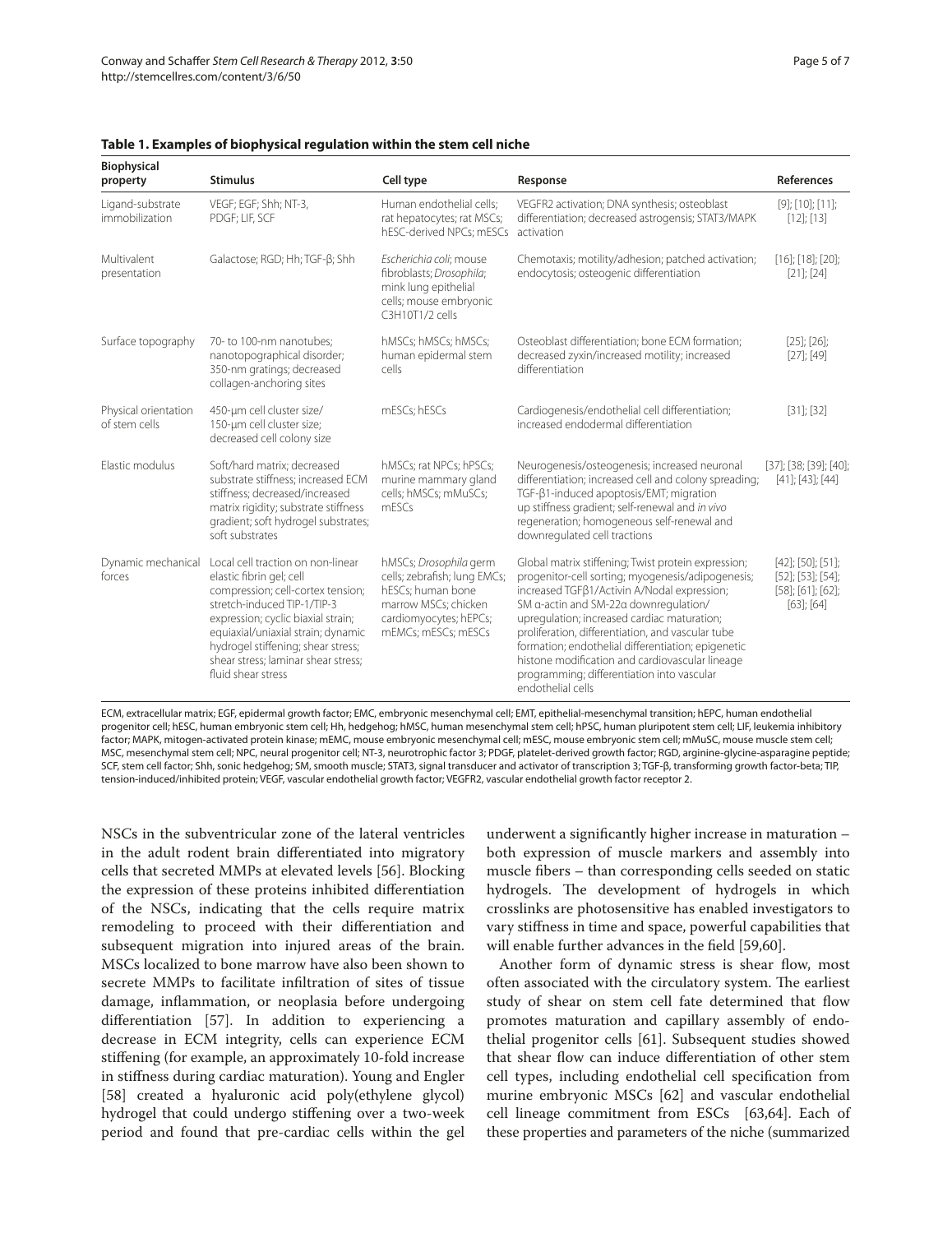in Table 1) offers opportunities to control cell fate for down stream therapeutic application.

### **Conclusions**

Understanding the properties and effects of each complex component of a local stem cell microenvironment is an essential step toward understanding the stem cell itself. In particular, the ability of a stem cell to respond to spatiotemporally varying biochemical cues and distinct mechanical and physical stimuli within its surroundings is being increasingly recognized and will continue to be elucidated in the years to come. The effect of substrate stiffness on stem cell fate has been increasingly appreciated in recent years, and other facets of the niche's solid phase – including spatial organization in the presentation of biochemical information, electrostatics [65], and biomolecular transport [66] – will increasingly be investigated. While technological limitations in the ability to control, quantify, and image these properties currently exist, advances in super-resolution microscopy may be combined with stem cell research to enable considerable progress [67].

Furthermore, an appreciation of these interactive processes in natural tissue may greatly aid the development of stem cell therapies to treat numerous human diseases. For example, this basic knowledge may enable therapeutic modulation of endogenous stem cells via alterations in the niche as well as offer opportunities to create more effective large-scale culture systems and bioreactors to expand and differentiate stem cells. Furthermore, the creation of *in vitro* cell and tissue equivalents of therapeutically relevant organs, enabled by the technological advances and optimized model culture systems, will enable both basic and therapeutic investigations of human disease biology. Therefore, as is evidenced by an increasing number of important studies, a blend of biology, chemistry, physics, and engineering can empower progress in both basic and translational directions.

This article is part of a thematic series on Physical influences on stem cells edited by Gordana Vunjak-Novakovic. Other articles in the series can be found online at http://stemcellres.com/series/physical

#### **Abbreviations**

3D, three-dimensional; EB, embryoid body; ECM, extracellular matrix; EMT, epithelial-mesenchymal transition; hESC, human embryonic stem cell; HSPC, hematopoietic stem and progenitor cell; LIF, leukemia inhibitory factor; mESC, mouse embryonic stem cell; MMP, matrix metalloproteinase; MSC, mesenchymal stem cell; NSC, neural stem cell; PDGF, platelet-derived growth factor; PDMS, polydimethylsiloxane; RGD, arginine-glycine-asparagine; Shh, sonic hedgehog; TGF, transforming growth factor; TIP-1, tension-induced/ inhibited protein-1; VEGF, vascular endothelial growth factor.

#### **Competing interests**

DVS is an inventor on a patent involving polyvalent ligands as potent activators of cellular signalling, and holds founder's stock in a company that is developing this commercially. AC declares no competing interests.

#### **Authors' contributions**

AC wrote the manuscript with helpful feedback and editing by DVS.

#### **Acknowledgments**

This review was supported by a training grant from the California Institute for Regenerative Medicine (T1-00007) and by NIH R01NS074831.

Published: 14 December 2012

#### **References**

- Schofield R: The relationship between the spleen colony-forming cell and the haemopoietic stem cell. Blood Cells 1978, 4:7-25.
- 2. Xie T, Spradling AC: A niche maintaining germ line stem cells in the Drosophila ovary. Science 2000, 290:328-330.
- Ye S, Luo Y, Lu W, Jones RB, Linhardt RJ, Capila I, Toida T, Kan M, Pelletier H, McKeehan WL: Structural basis for interaction of FGF-1, FGF-2, and FGF-7 with different heparan sulfate motifs. Biochemistry 2001, 40:14429-14439.
- Khachigian LM, Chesterman CN: Platelet-derived growth factor and alternative splicing: a review. Pathology 1992, 24:280-290.
- Hasan M, Najjam S, Gordon MY, Gibbs RV, Rider CC: IL-12 is a heparinbinding cytokine. J Immunol 1999, 162:1064-1070.
- 6. Chang SC, Mulloy B, Magee AI, Couchman JR: Two distinct sites in sonic Hedgehog combine for heparan sulfate interactions and cell signaling functions. J Biol Chem 2011, 286:44391-44402.
- 7. Tayalia P, Mooney DJ: Controlled growth factor delivery for tissue engineering. Adv Mater 2009, 21:3269-3285.
- 8. Saha K, Schaffer DV: Signal dynamics in Sonic hedgehog tissue patterning. Development 2006, 133:889-900.
- 9. Chen TT, Luque A, Lee S, Anderson SM, Segura T, Iruela-Arispe ML: Anchorage of VEGF to the extracellular matrix conveys differential signaling responses to endothelial cells. J Cell Biol 2010, 188:595-609.
- 10. Kuhl PR, Griffith-Cima LG: Tethered epidermal growth factor as a paradigm for growth factor-induced stimulation from the solid phase. Nat Med 1996, 2:1022-1027.
- 11. Ho JE, Chung EH, Wall S, Schaffer DV, Healy KE: Immobilized sonic hedgehog N-terminal signaling domain enhances differentiation of bone marrowderived mesenchymal stem cells. J Biomed Mater Res A 2007, 83:1200-1208.
- 12. Willerth SM, Rader A, Sakiyama-Elbert SE: The effect of controlled growth factor delivery on embryonic stem cell differentiation inside fibrin scaffolds. Stem Cell Res 2008, 1:205-218.
- 13. Alberti K, Davey RE, Onishi K, George S, Salchert K, Seib FP, Bornhauser M, Pompe T, Nagy A, Werner C, Zandstra PW: Functional immobilization of signaling proteins enables control of stem cell fate. Nat Methods 2008, 5:645-650.
- 14. Mammen M, Choi S-K, Whitesides GM: Polyvalent interactions in biological systems: implications for design and use of multivalent ligands and inhibitors. Angew Chem Int Ed 1998, 37:2754-2794.
- 15. Kiessling LL, Gestwicki JE, Strong LE: Synthetic multivalent ligands in the exploration of cell-surface interactions. Curr Opin Chem Biol 2000, 4:696-703.
- 16. Gestwicki JE, Strong LE, Kiessling LL: Tuning chemotactic responses with synthetic multivalent ligands. Chem Biol 2000, 7:583-591.
- 17. Jones DS, Coutts SM, Gamino CA, Iverson GM, Linnik MD, Randow ME, Ton-Nu HT, Victoria EJ: Multivalent thioether-peptide conjugates: B cell tolerance of an anti-peptide immune response. Bioconjug Chem 1999, 10:480-488.
- 18. Maheshwari G, Brown G, Lauffenburger DA, Wells A, Griffith LG: Cell adhesion and motility depend on nanoscale RGD clustering. J Cell Sci 2000, 113 (Pt 10):1677-1686.
- 19. Huebsch N, Arany PR, Mao AS, Shvartsman D, Ali OA, Bencherif SA, Rivera-Feliciano J, Mooney DJ: Harnessing traction-mediated manipulation of the cell/matrix interface to control stem-cell fate. Nat Mater 2010, 9:518-526.
- 20. Vyas N, Goswami D, Manonmani A, Sharma P, Ranganath HA, VijayRaghavan K, Shashidhara LS, Sowdhamini R, Mayor S: Nanoscale organization of hedgehog is essential for long-range signaling. Cell 2008, 133:1214-1227.
- 21. Dore JJ Jr., Edens M, Garamszegi N, Leof EB: Heteromeric and homomeric transforming growth factor-beta receptors show distinct signaling and endocytic responses in epithelial cells. J Biol Chem 1998, 273:31770-31777.
- 22. Artavanis-Tsakonas S, Rand MD, Lake RJ: Notch signaling: cell fate control and signal integration in development. Science 1999, 284:770-776.
- 23. Pasquale EB: Eph receptor signalling casts a wide net on cell behaviour. Nat